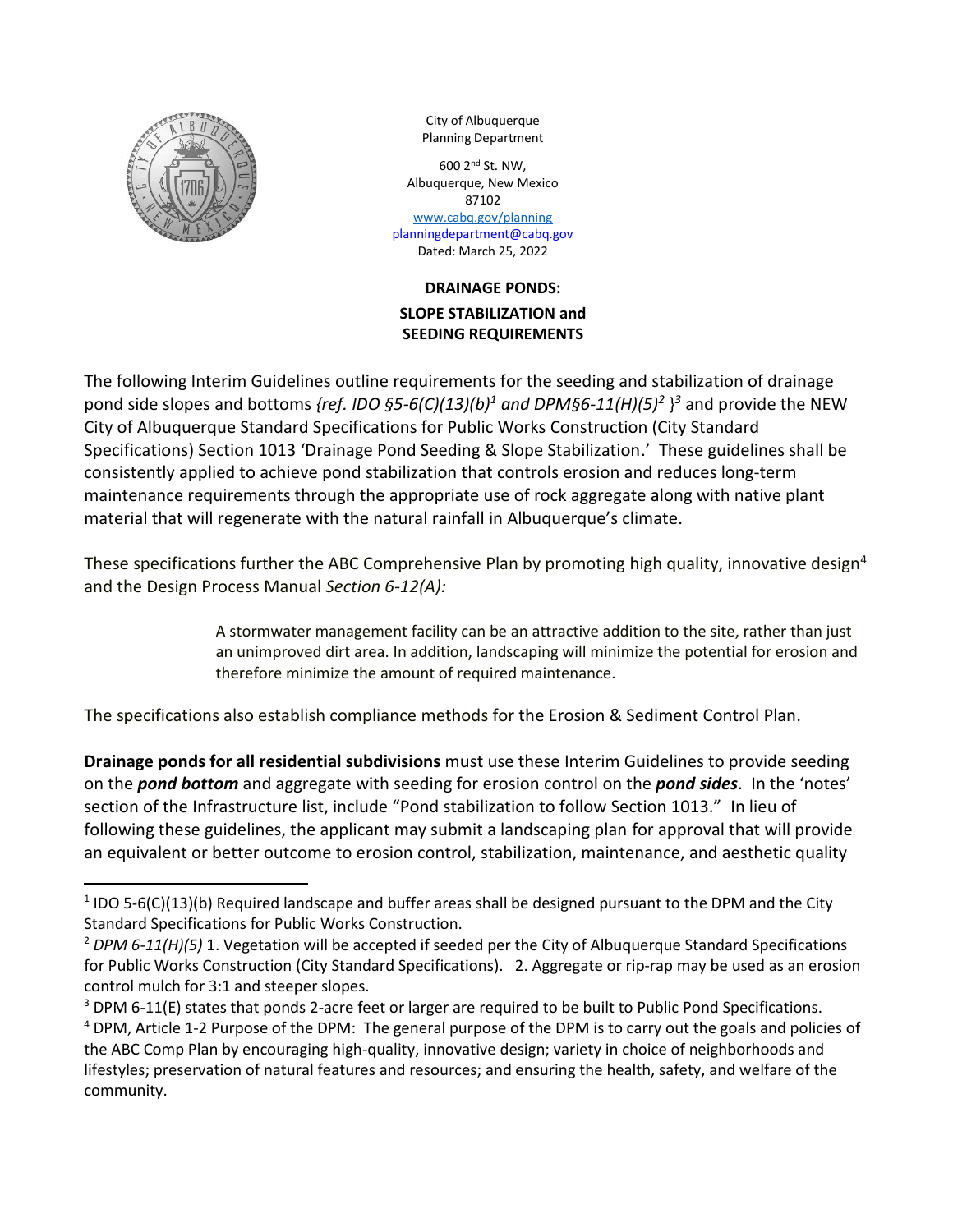than these interim guidelines.

- 1. Follow Section 1013: diagram A1 for **slopes flatter than 3:1** whether privately or publicly maintained.
- 2. Follow Section 1013: diagram A2 for **slopes between 3:1 and 2:1** whether privately or publicly maintained.

**Drainage ponds for non-residential development** may show pond seeding, landscaping, and stabilization on the landscaping plan that will provide an equivalent or better outcome to erosion control, stabilization and aesthetic quality than these interim guidelines. The minimum acceptable treatment is the seeding and stabilization prescribed in these guidelines; the landscaping plan should include a note "Pond stabilization to follow Section 1013."

- 3. Follow Section 1013: diagram A3 for non-residential ponds to be privately maintained with **slopes flatter than 3:1**.
- 4. Follow Section 1013: diagram A4 for non-residential ponds to be privately maintained with **slopes between 3:1 and 2:1**.

In the rare case slopes are approved to be 2:1, the developer may use shotcrete.

**Seed Mix.** Section 1013.2.1.4 identifies a seed mix for three general soil types in Albuquerque. The appropriate seed mix shall be used for the soil at the project site.

- 1. Gravely Uplands and Slopes (mainly East Foothills)
- 2. Sandy Soils (mainly Westside areas)
- 3. Clay Loam Soils (mainly Valley and Bosque areas)

**Products and Execution**. Section 1013.2 and 3 outline products and execution methods. The wood mulch and seed used in the seeding and stabilization process are recommended to be from local suppliers—but the developer may choose any supplier.

Wood Mulch: Any product that has a variation in the shape and size of the pieces. (The variety in pieces create a mat that stays in place). Example of product: **'Native Mulch'** (available from Soilutions)

Seed: The two primary seed suppliers for NM are **Curtis and Curtis** and **Granite Seed.**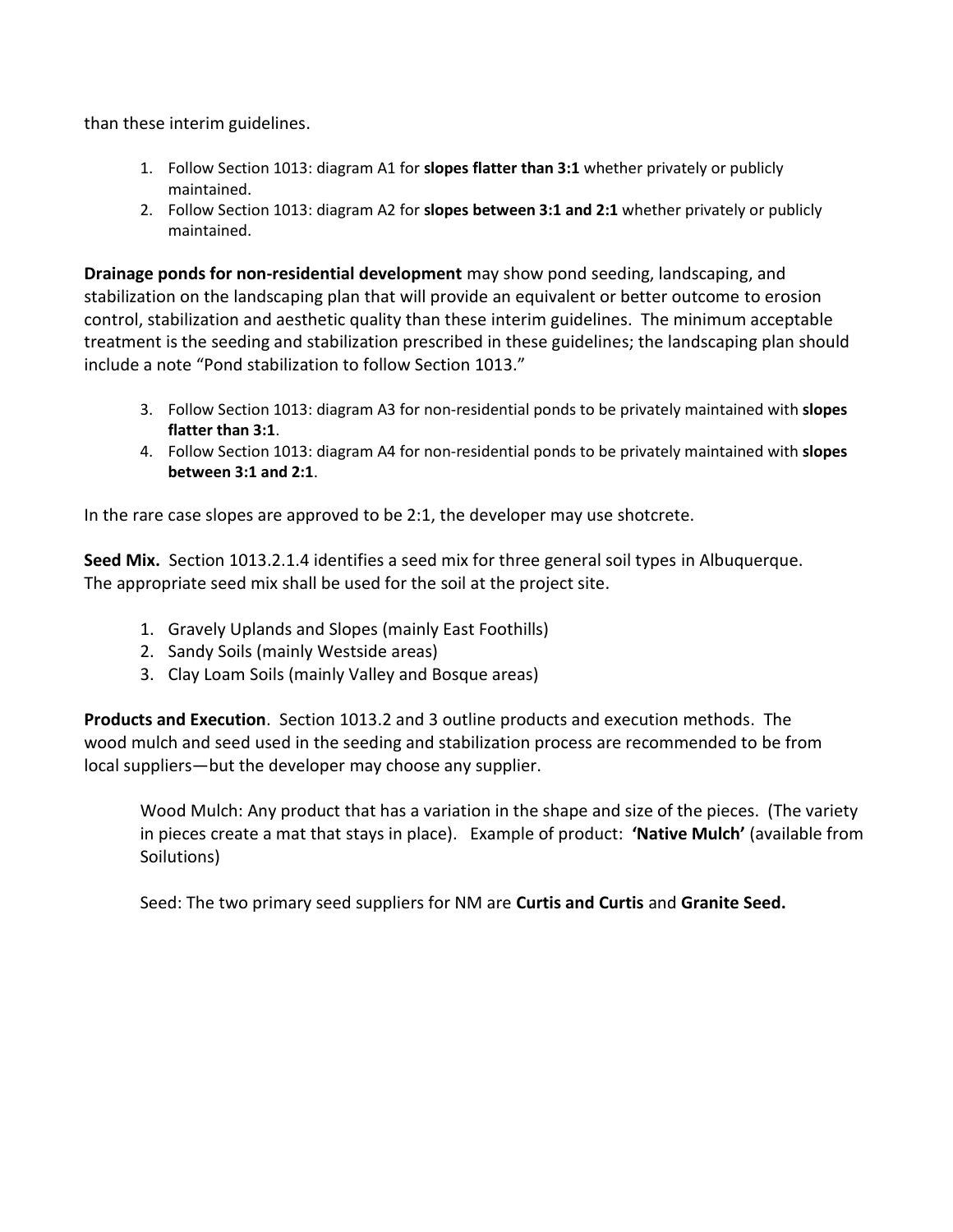## **1013.1 GENERAL**

## 1013.1.1 SCOPE

Furnish all labor, materials and equipment necessary for preparation of seedbed, furnishing and installation of seed, erosion control measures, soil amendments, and related work specified herein and as indicated on plans or as authorized by the LANDSCAPE ARCHITECT or ENGINEER.

This specification shall apply to large ponding areas on sites where a landscape plan for building permit is not required, and all ponds that are greater than or equal to 2 acres in size.

Smaller water quality ponds shall incorporate Low Impact Development Strategies as described in the City of Albuquerque Development Process Manual (DPM). Treatments described in this specification may apply as Best Management Practices where deemed practicable by the LANDSCAPE ARCHITECT or ENGINEER.

# 1013.1.2 APPLICABLE STANDARDS & REFERENCES:

1013.1.2.1 Drawings and general provisions of the Contract, including City of Albuquerque Standard Specifications for Public Works Construction, Latest Edition. General Conditions and any Supplemental Special Provisions, apply to this Section.

1013.1.2.2 All seed shall be certified by state of origin. The certification authority for the state of New Mexico is the New Mexico Crop Improvement Association.

1013.1.2.3 Reclamation efforts are controlled by the requirements stipulated in the National Pollution Discharge Elimination System General Permit for Region VI of the Environmental Protection Agency.

## 1013.1.3 PERFORMANCE REQUIREMENTS

1013.1.3.1 The CONTRACTOR shall be responsible for protecting and caring for seeded areas until final acceptance of the work and shall repair at CONTRACTOR expense any damage to seeded areas caused by pedestrian, vehicular traffic, vandalism or other cause.

#### 1013.1.4 SUBMITTALS

1013.1.4.1 THIS PUBLICATION - Section 1502 - **Submittals** 

1013.1.4.2 Certification of Seed: From seed vendor for each mixture, stating the botanical and common name, percentage by weight of each species and variety, and percentage of purity, germination, and weed seed. Include the year of production and date of packaging. Include state, origin and name and telephone number of supplier.

1013.1.4.3 Product Certificates: For organic amendments from manufacturer.

1013.1.4.5 Sources of supply, color, and size for aggregate mulch.

1013.4.6 Source of supply and product information for wood mulch.

#### 1013.1.5 DELIVERY, STORAGE & HANDLING

1013.1.5.1 Seed and Other Packaged Materials: Deliver packaged materials in original, unopened containers showing weight, certified analysis, name and address of manufacturer, and indication of compliance with state and Federal laws, as applicable.

1013.1.5.2 Bulk Materials:

a. Do not dump or store bulk materials near fuel containers, herbicides, structures, utilities, walkways and pavements, or on existing turf areas or plants.

b. Provide erosion-control measures to prevent erosion or displacement of bulk materials; discharge of soil-bearing water runoff; and airborne dust reaching adjacent properties, water conveyance systems, or walkways.

c. Accompany each delivery of bulk materials with appropriate certificates.

## **1013.2 PRODUCTS**

1013.2.1 SEED

1013.2.1.1 Seed: The seed species and rate of application shall be as shown below and shall be used based on the type of soil or as specified on the plans or in the Supplemental Technical Specifications.

1013.2.1.2 Seed shall be fresh, re-cleaned seed of the latest crop, mixed in the proportions by weight, and be pure live seed as denoted within these specifications or as per the plans.

1013.2.1.3 Seed shall be delivered to the site in the original unopened containers which shall bear the vendor's guarantee of analysis. Labeling of seed shall be in accordance with Federal Seed Laws and the New Mexico Department of Agriculture labeling laws. Federal seed laws require that analysis shall be no older than five months for seed shipped interstate and no older than nine months for seed shipped intra-state. Seeds may be pre-mixed by a seed dealer. Documentation must be provided, the same as if the seeds were sold or bagged separately. The LANDSCAPE ARCHITECT or ENGINEER shall receive all labels from all bags of seed used for verification. For each species included in the mix the following information will be found on each bag tag:

- a. Variety specify if certified.
- b. Kind of seed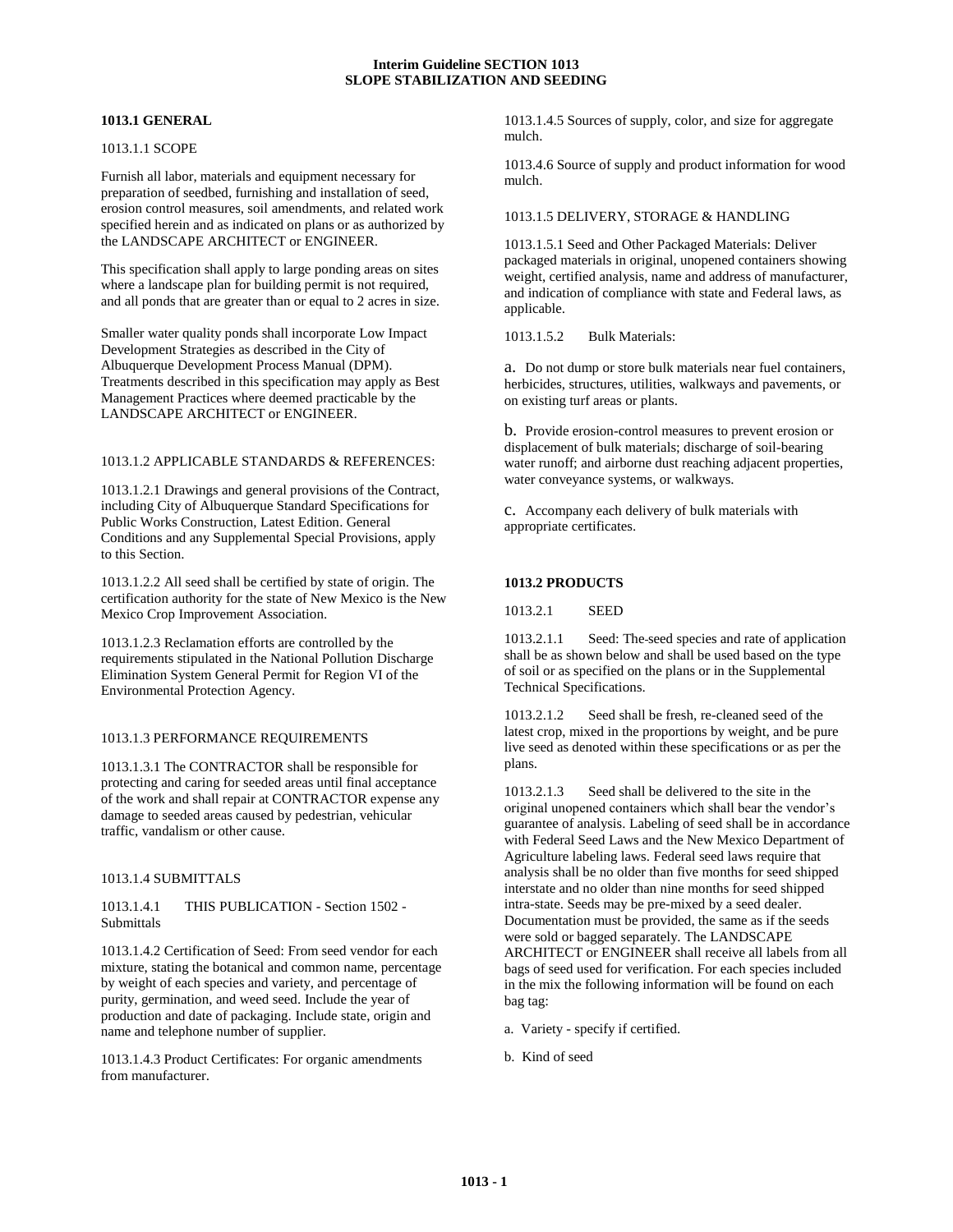c. Lot number

d. Purity

- e. Germination
- f. % of Crop seed, % inert, % noxious weed
- g. Origin
- h. Test date
- i. Pounds of this species or percentage of total lot.

1013.2.1.4Seed Mixture and Rate: Seed species mixtures and application rates shall be as follows and shall be used based on the soil type unless otherwise specified in the plans or Supplemental Technical Specifications.

a. Gravelly Uplands and Slopes (Mainly East Foothills): Seed rate is given in pounds of pure live seed (PLS) per acre.. Mix shall include at least four of the wildflower species listed below at a total application rate of at least 2.0# PLS/AC.

| a. Gravelly Uplands      | #PLS/AC | <b>Notes</b> |
|--------------------------|---------|--------------|
| & Slopes                 |         |              |
| Bouteloua gracilis       | 7.0     |              |
| 'Hachita' - Blue         |         |              |
| Grama                    |         |              |
| Bouteloua curtipen-      | 5.0     |              |
| dula 'Niner' - Sideo-    |         |              |
| ats Grama                |         |              |
| Stipa neomexicana –      | 2.0     |              |
| Needle & Thread          |         |              |
| Grass                    |         |              |
| Oryzopsis hy-            | 2.0     |              |
| <i>menoides</i> - Indian |         |              |
| <b>Rice Grass</b>        |         |              |
| Koeleria macrantha       | 1.0     |              |
| - June Grass             |         |              |
| Aristida purpurea -      | 1.0     |              |
| Purple Threeawn          |         |              |
| Pleuraphis jamesii       | 1.0     |              |
| 'Viva' - Galleta         |         |              |
| Dalea purpurea var       | .25     | Perennial    |
| purpurea –<br>Purple     |         | Wildflower   |
| Prairie Clover           |         |              |
| Ratibida columnifera     | .25     | Perennial    |
| forma pulcherrima -      |         | Wildflower   |
| Mexican Hat              |         |              |
| Gaillardia aristata -    | .25     | Perennial    |
| <b>Blanket Flower</b>    |         | Wildflower   |
| Sphaeralcea parvifo-     | .25     | Perennial    |
| <i>lia</i> - Nelson      |         | Wildflower   |
| Globemallow              |         |              |

| Oenothera pallida -<br>White Evening Prim-               | .25 | Perennial<br>Wildflower |
|----------------------------------------------------------|-----|-------------------------|
| rose                                                     |     |                         |
| Baileya multiradiata<br>- Desert Marigold                | .25 | Perennial<br>Wildflower |
| Berlandiera lyrata -<br><b>Chocolate Flower</b>          | .25 | Perennial<br>Wildflower |
| Abronia fragrans or<br>Abronia villosa -<br>Sand Verbena | .25 | Perennial<br>Wildflower |

b. Sandy Soils: (Mainly Westside Areas) Seed rate is given in pounds of pure live seed (PLS) per acre. Mix shall include at least four of the wildflower species listed below at a total application rate of at least 2.0# PLS/AC.

| <b>b. Sandy Soils</b>                          | #PLS/<br>AC    | <b>Notes</b>    |
|------------------------------------------------|----------------|-----------------|
| Hilaria jamesii 'Viva' -                       | 7.0            |                 |
| Galleta                                        |                |                 |
|                                                | 5.0            |                 |
| Oryzopsis hymenoides<br>'Paloma' - Indian Rice |                |                 |
|                                                |                |                 |
| Grass                                          | 2.0            |                 |
| Bouteloua gracilis                             |                |                 |
| 'Hachita' - Blue Grama                         |                |                 |
| Bouteloua curtipendula                         | 1.0            |                 |
| 'Vaughn' - Sideoats                            |                |                 |
| Grama                                          |                |                 |
| Agropyron smithii                              | 1.0            |                 |
| 'Arriba' – Western                             |                |                 |
| Wheat                                          |                |                 |
| Sporobolus cryptandrus                         | 1.0            |                 |
| - Sand Dropseed                                |                |                 |
| Sporobolus airoides                            | 1.0            |                 |
| 'Salado' - Alkali                              |                |                 |
| Sacaton                                        |                |                 |
| Artemisia frigida -                            | .25            | Low Shrub       |
| Fringed sagebush                               |                |                 |
| Sphaeralcea ambigua -                          | .25            | Perennial       |
| <b>Desert Globemallow</b>                      |                | wildflower      |
| Spaeralcea parvifolia -                        | .25            | Perennial       |
| <b>Nelson Globemallow</b>                      |                | wildflower      |
| Helianthus annuus                              | $\overline{5}$ | Annual          |
|                                                |                | wildflower      |
| Oenothera pallida -                            | .25            | Perennial       |
| White Evening Primrose                         |                | wildflower      |
| Baileya multiradiata -                         | .25            | <b>Biennial</b> |
| Desert Marigold                                |                | wildflower      |
| Abronia fragrans or                            | .25            | Perennial       |
| Abronia villosa – Sand                         |                | wildflower      |
| Verbena                                        |                |                 |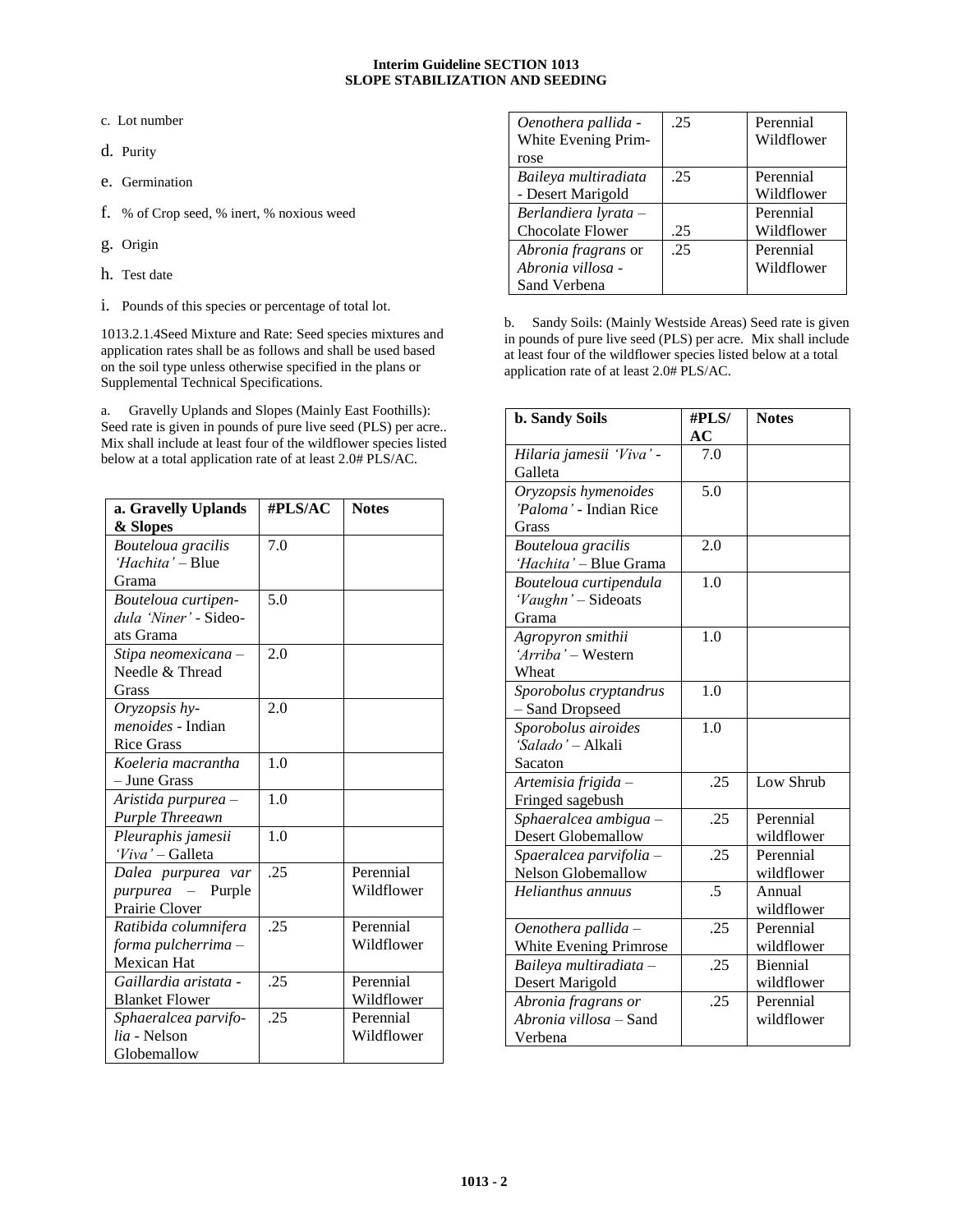| <b>b. Sandy Soils</b>    | #PLS/ | <b>Notes</b> |
|--------------------------|-------|--------------|
|                          | AC    |              |
| Dalea purpurea var       | .25   | Perennial    |
| <i>purpurea</i> – Purple |       | Wildflower   |
| Prairie Clover           |       |              |
| <i>Machaeranthera</i>    | .25   | Perennial    |
| canescens – Hoary        |       | wildflower   |
| tanseyaster              |       |              |
| Berlandiera lyrata –     |       | Perennial    |
| Chocolate Flower         | .25   | Wildflower   |
| Ratibida columnifera     | .25   | Perennial    |
| forma pulcherrima $-$    |       | Wildflower   |
| Mexican Hat              |       |              |

c. Clay, Clay Loam Soils: Mainly Valley & Bosque areas). Seed rate is given in pounds of pure live seed (PLS) per acre. Mix shall include at least four of the perennial wildflower species listed below at a total application rate of 2.0# PLS/AC.

| c. Clay, Clay Loam           |            |              |
|------------------------------|------------|--------------|
| <b>Soils</b>                 | #PLS/AC    | <b>Notes</b> |
| Hilaria jamesii 'Viva'       | 4.0        |              |
| - Galleta                    |            |              |
| <b>Bouteloua</b>             | 3.0        |              |
| curtipendula                 |            |              |
| 'Vaughn' - Sideoats          |            |              |
| Grama                        |            |              |
| Oryzopsis                    | 2.0        |              |
| hymenoides 'Paloma'          |            |              |
| - Indian Rice Grass          |            |              |
| Sporobolus airoides          | 2.0        |              |
| 'Salado' - Alkali            |            |              |
| Sacaton                      |            |              |
| Agropyron smithii            | 1.0        |              |
| 'Arriba' - Western           |            |              |
| Wheat                        |            |              |
| Bouteloua gracilis           | 1.0        |              |
| 'Hachita' - Blue             |            |              |
| Grama                        |            |              |
| Sporobolus                   | 1.0        |              |
| cryptandrus - Sand           |            |              |
| Dropseed                     |            |              |
| Soraghastrum nutans          | $\sqrt{2}$ |              |
| - Indian Grass               |            |              |
| <i>Artemisia</i>             | .25        | Low Shrub    |
| <i>ludoviciana</i> – Prairie |            |              |
| Sage                         |            |              |
| Oenothera hookeri -          | .25        | Perennial    |
| <b>Evening Primrose</b>      |            | wildflower   |
| Oenothera pallida -          | .25        | Perennial    |
| White<br>Evening             |            | wildflower   |
| Primrose                     |            |              |

| <i>Machaeranthera</i>            | .25 | Perennial<br>wildflower |
|----------------------------------|-----|-------------------------|
| canescens – Hoary<br>tanseyaster |     |                         |
| $Linum$ lewisii - Blue           | .25 | Perennial               |
| Flax                             |     | wildflower              |
| Helianthus annuus                | .5  | Annual                  |
| Sunflower                        |     | wildflower              |
| Sphaeralcea ambigua              | .25 | Perennial               |
| <b>Desert Globemallow</b>        |     | wildflower              |
| Dalea purpurea var               | .25 | Perennial               |
| <i>purpurea</i> – Purple         |     | Wildflower              |
| Prairie Clover                   |     |                         |
| Ratibida columnifera             | .25 | Perennial               |
| forma pulcherrima -              |     | Wildflower              |
| <b>Mexican Hat</b>               |     |                         |

d. Specific seed mixture application areas shall be determined in the field with the LANDSCAPE ARCHITECT or ENGINEER prior to seed installation. Alternate seed mixes, variations of species, and variations of application rates are acceptable if noted on the plans or approved in writing by the LANDSCAPE ARCHITECT or ENGINEER. Variations in application rates due to the presence of irrigation are acceptable if noted on the plans or approved in writing by the LANDSCAPE ARCHITECT or ENGINEER.

# 1013.2.3 MULCHES

1013.2.3.1 Aggregate Mulch on slopes flatter than 3:1 a. Aggregate mulch shall be 1" to 4" size angular material. Pumice and black aggregate are not acceptable.

1013.2.3 Aggregate Mulch on slopes between 3:1 and 2:1

a. Aggregate mulch shall consist of 2" to 8" size angular material. Pumice and black aggregate are not acceptable.

1013.2.4 Aggregate Mulch at base of slope

a. Aggregate mulch at base of slope shall consist of 2" to 4" size angular material. Pumice and black aggregate are not acceptable.

1013.2.5 Wood mulch: Base of slope

a. Wood mulch installed under angular aggregate at base of slope shall be chipped or shredded and free of foreign materials (see materials supply guide from the City of Albuquerque). Individual pieces of wood shall vary in size.

1013.2.4 SOIL AMENDMENT

1013.2.4.1 Soil Amendments:

The Contractor shall furnish and place composted mulch in all revegetation areas flatter than 3:1 slope (see materials supply guide from the City of Albuquerque).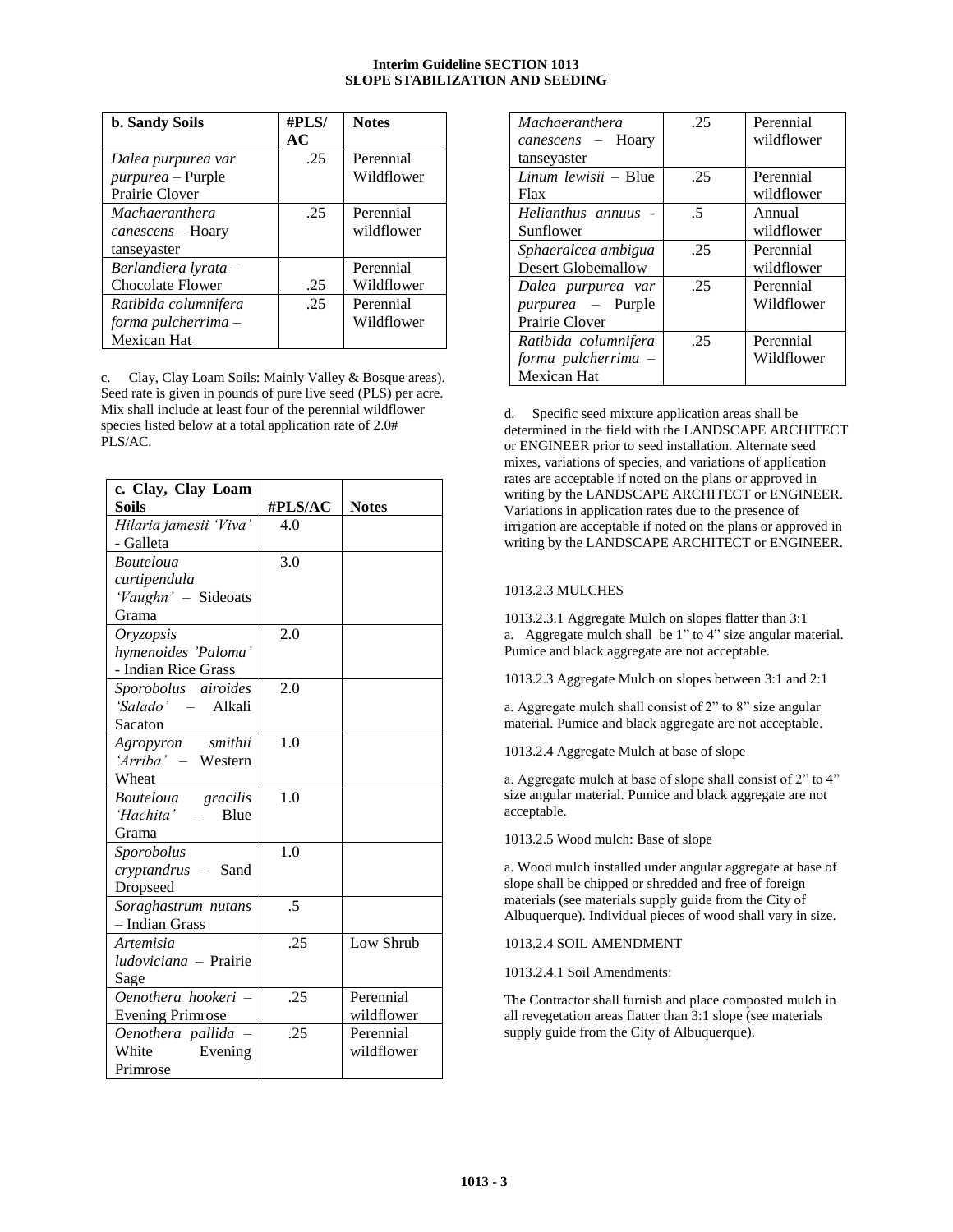#### **1013.3 EXECUTION**

#### 1013.3.1 EXAMINATION

1013.3.1.1 Examine areas to be planted for compliance with requirements and other conditions affecting installation and performance of the Work.

a. Verify that no foreign or deleterious material or liquid such as paint, paint washout, concrete slurry, concrete layers or chunks, cement, plaster, oils, gasoline, diesel fuel, paint thinner, turpentine, tar, roofing compound, or acid has been deposited in soil within a planting area.

b. Suspend planting operations during periods of excessive soil moisture until the moisture content reaches acceptable levels to attain the required results.

c. Uniformly moisten excessively dry soil that is not workable or which is dusty.

1013.3.1.2 Proceed with installation only after unsatisfactory conditions have been corrected.

1013.3.1.3 If contamination by foreign or deleterious material or liquid is present in soil within a planting area, remove the soil and contamination as directed by the LANDSCAPE ARCHITECT or ENGINEER and replace with new planting soil at no additional cost to the OWNER.

#### 1013.3.2 PREPARATION

1013.3.2.1 Protect structures; utilities; sidewalks; pavements; and other facilities, trees, shrubs, and plantings from damage caused by seeding operations.

a. Protect grade stakes set by others until directed to remove them.

1013.3.2.2 Install erosion-control measures to prevent erosion or displacement of soils and discharge of soil-bearing water runoff or airborne dust to adjacent properties and walkways. Reference project NEPA and/or SWPPP requirements if applicable.

#### <span id="page-5-0"></span>1013.3.3 SEED BED PREPARATION

1013.3.3.1 Prior to the starting of any seed bed preparation the final grades of all earthwork shall be inspected and approved by the LANDSCAPE ARCHITECT or ENGINEER.

1013.3.3.2 No preparation shall be performed when the surface is wet or muddy or when the soil moisture content is such that the soil is not fully loosened by the disking operation.

1013.3.3.1. No preparation shall be performed when the ground is frozen or when air temperatures are below 32 degrees Fahrenheit.

1013.3.3.3 The extent of seed bed preparation shall not exceed the area on which seeding and mulching operations can be completed prior to crusting or wind or water erosion of the prepared surface. If erosion, crusting or re-compaction occurs, the affected area shall be re-worked beginning with seed bed preparation. Depth of preparation must be approved by the LANDSCAPE ARCHITECT or ENGINEER prior to the seeding and mulching operations.

<span id="page-5-1"></span>1013.3.3.4 Mechanical Preparation: All areas flatter than 3:1 slope shall be mechanically prepared. Seed beds shall be prepared to a minimum depth of 4 inches, tilling with a disc, harrow or chiseling tools. Seed bed preparation shall be confined to disturbed areas unless otherwise specifically directed by the LANDSCAPE ARCHITECT or ENGINEER. Area of heavy or compacted soil may require additional preparation such as chiseling or ripping if disking alone does not result in specified depth. All competitive vegetation shall be uprooted during seed bed preparation and the soil shall be uniformly worked to a smooth, firm surface free of clods, stones or other foreign materials, 4 inches or larger, that would interfere with seeding or crimping equipment operations and germination. Tilling shall not occur when the steady wind speed is over 15 mph and is causing a dust problem to adjoining areas. No work shall be done when the moisture content of the soil is unfavorable or the ground is frozen or is otherwise in an un-tillable condition.

Following disking of seed beds, 1" depth of compost shall be applied to all mechanically prepared areas and disked or tilled to a 4" depth.

1013.3.3.5 Hand preparation: Areas which cannot be prepared with mechanized equipment because of small size or irregular shape, significant existing vegetation which is to remain, may be loosened to a minimum depth of 2 inches using hand tools or small mechanized equipment. Any such areas will be specified on the plans or approved in writing by the LANDSCAPE ARCHITECT or ENGINEER.

## 1013.3.5 SEEDING

1013.3.5.1 General: Three specific seed mixes have been specified for distinct areas of the city. Seeded areas shall be drill seeded and mulched where slopes are flatter than 3:1 unless otherwise directed by the LANDSCAPE ARCHITECT or ENGINEER. Slopes steeper than 3:1 shall be broadcast seeded or hydro-seeded as per plans or as directed by the LANDSCAPE ARCHITECT or ENGINEER.

a. Seeding shall not start until the seed bed preparation has been inspected and approved by the LANDSCAPE ARCHITECT or ENGINEER.

b. CONTRACTOR'S vehicles and other equipment shall not travel over the prepared areas. If, as determined by the LANDSCAPE ARCHITECT or ENGINEER, that rain or some other factor has impacted prepared surfaces so that it is not possible to seed to the proper depth, the CONTRACTOR shall again prepare the seed bed without additional compensation.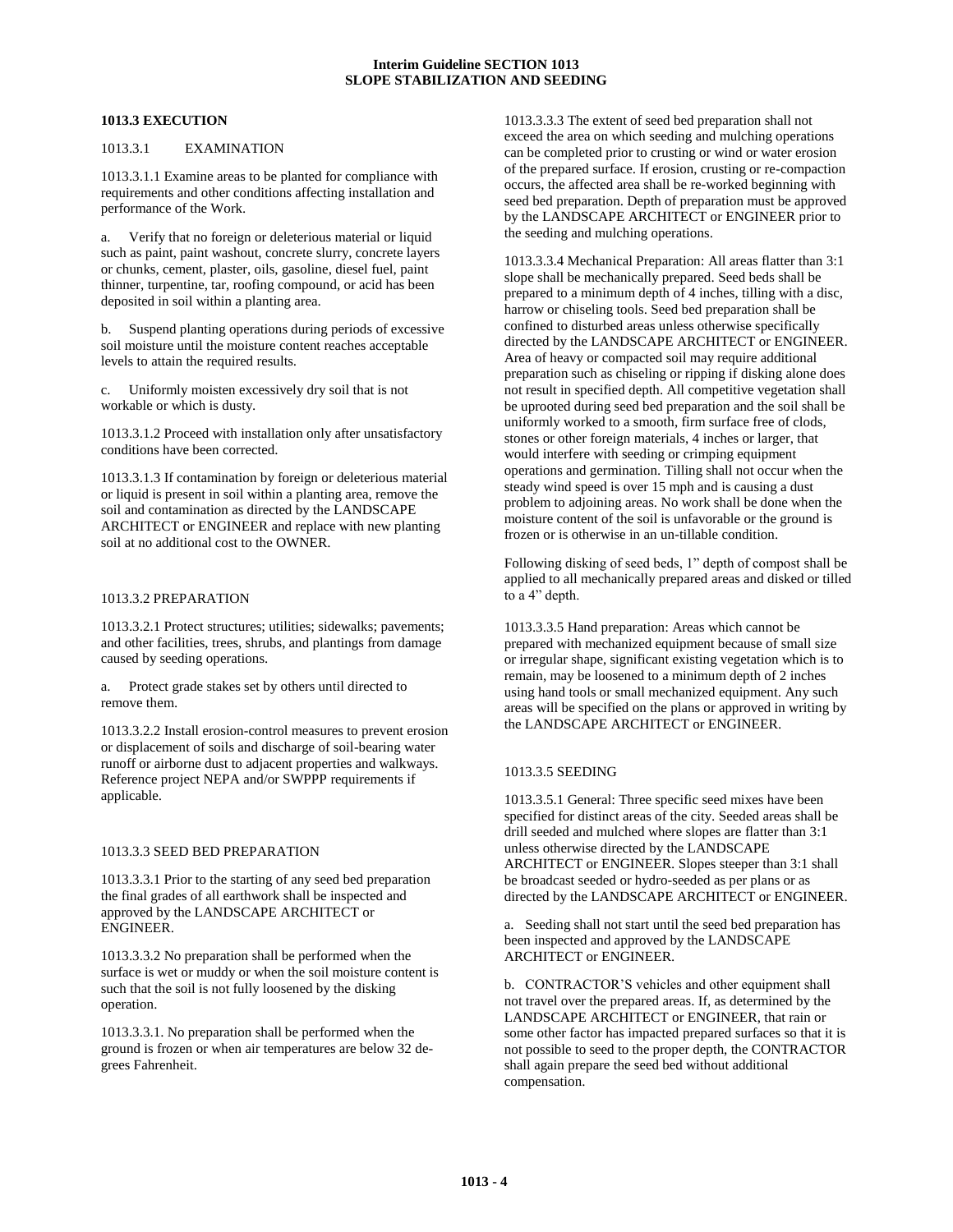c. No more area may be seeded than can be stabilized (i.e. covered with gravel mulch if on a slope ) by the end of the work day. No seeding operations may be conducted when steady wind speeds exceed 15 mph. If steady winds exceed 15 mph, seeding operations will be halted and any areas seeded shall be mulched.

Weather Limitations: Proceed with seeding operations only when existing and forecasted weather conditions permit planting to be performed when beneficial and optimum results may be obtained. Apply products during favorable weather conditions according to this specification.

<span id="page-6-0"></span>1013.3.5.2 Drill Seeding: Drill seeding is required for areas flatter than 3:1 unless otherwise specified in the plans or in the Supplemental Technical Specifications or approved in writing by the LANDSCAPE ARCHITECT or ENGINEER. Seed shall be applied with a landscape seeder with double rollers, or "rangeland" type seed drill equipped with packer wheels. Seed shall be drilled to a maximum depth of 1/2 inch unless otherwise specified. Direction of seeding shall be in long sweeping and overlapping S-curves on flats and perpendicular to slopes and on the contour whenever possible.

<span id="page-6-1"></span>1013.3.5.3 Broadcast Seeding: Seed may be applied by hand or by utilizing a rotary spreader or a seeder box with a gear feed mechanism if mechanized seeding is not possible due to limited size, irregular shape, or slopes between 3:1 and 2:1. Rice hulls or other fillers shall be used to prevent uneven separation of lighter seed. Seed shall be evenly distributed and applied at a rate which is a minimum of twice that of drilled seed rate unless otherwise specified. Immediately following the seeding operation, the seed-bed shall be lightly raked to provide approximately 1/2 inch cover of soil over the seed.

<span id="page-6-2"></span>1013.3.5.4 Hydro Seeding: Areas with slopes between 3:1 and 2:1 may be hydroseeded. Seed shall be applied in a slurry with biodegradable dye and 500 lbs/acre of wood fiber. Hydroseed shall be uniformly using broad sweeping strokes. Seed shall not remain in the tank for more than 30 minutes.

# 1013.3.7 MULCHING

1013.3.7.1 General: All seeded areas on slopes shall be mulched unless otherwise specified on the plans or in the Supplemental Technical Specifications or approved in writing by the LANDSCAPE ARCHITECT or ENGINEER. The pond bottom does not require mulching.

1013.3.7.2 On seeded areas that are level no mulch is required unless otherwise specified on the plans or in the Supplemental Technical Specifications or with prior written approval of the LANDSCAPE ARCHITECT or ENGINEER. On seeded areas that have slopes only gravel mulch may be used as specified on the plans and in the Supplemental Technical Specifications.

<span id="page-6-4"></span>1013.3.7.6 Aggregate Mulch on sloped areas flatter than 3:1

a. Slopes shall receive aggregate mulch immediately following seeding operations.  $1" - 4"$  size aggregate mulch shall be placed in a layer one rock deep over seeded areas. Aggregate mulch shall be installed at a density approximately equal to 80%-100% coverage of the surface area. Gaps present between pieces of aggregate are desired. Contractor shall not fill the inherent gaps with smaller graded aggregate. Seeding and mulching shall be completed simultaneously in strips from the top of the slope to the bottom so that seeded areas are not damaged by equipment for installation of aggregate. See sketch 1013-SKL-1.

<span id="page-6-5"></span>1013.3.7.7 Aggregate mulch on sloped areas between 3:1 and  $2:1$ 

a. Slopes shall receive aggregate mulch immediately following seeding operations.  $2^{\prime\prime} - 8^{\prime\prime}$  size aggregate mulch shall be placed in a layer one rock deep over seeded areas. Aggregate mulch shall be installed at a density approximately equal to 80%-100% coverage of the surface area. Gaps present between pieces of aggregate are desired. Contractor shall not fill the inherent gaps with smaller graded aggregate. Seeding and mulching shall be completed simultaneously in strips from the top of the slope to the bottom so that seeded areas are not damaged by equipment for installation of aggregate. See sketch 1013-SKL-2.

1013.3.7.8 Aggregate mulch at base of slope

a. An approximately 6'-0" buffer at the base of the slope shall receive a 4" depth of aggregate mulch over wood mulch. See sketches 1013-SKL-1 and 1013-SKL-2.

b. All other slopes shall receive aggregate mulch immediately following seeding operations.

<span id="page-6-3"></span>1013.3.7.9 Wood Mulch at base of slope at pond edges

a. Wood mulch at base of slope at pond edges shall be installed at a 3" depth under aggregate. See sketches 1013- SKL-1 and 1013-SKL-2.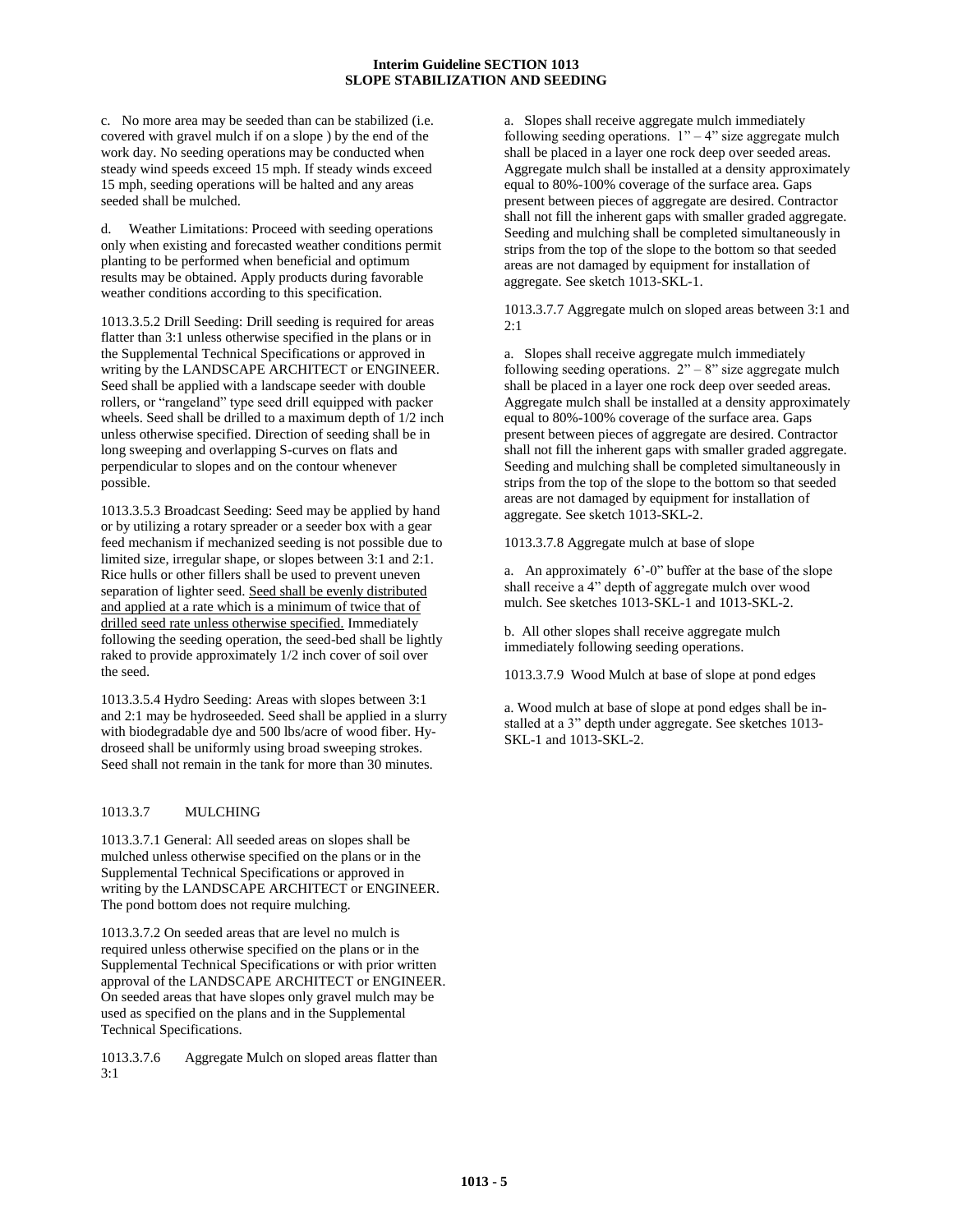# 1013.3.7.10 SUMMARY OF EXECUTION

| <b>Operation</b>                                                     | <b>Basin</b><br><b>Bottom</b> | <b>Base of</b><br>Slope at<br>ponding<br>area | Slope<br>flatter<br>than<br>3:1 | Slope<br>between<br>$3:1$ and<br>2:1 |
|----------------------------------------------------------------------|-------------------------------|-----------------------------------------------|---------------------------------|--------------------------------------|
| Disk seed<br><u>bed to four</u><br><u>inches</u> (4")                | x                             |                                               | x                               |                                      |
| Apply one inch<br>$(1'')$ of com-<br>post, disk to 4"                | x                             |                                               | x                               |                                      |
| <b>Drill Seed</b>                                                    | x                             |                                               | X                               |                                      |
| <b>Hand Broad-</b><br>cast or<br><b>Hydroseed</b><br>Apply 3" depth  | x                             | x                                             | x                               | x                                    |
| chipped or<br>shredded<br>wood mulch                                 |                               |                                               |                                 |                                      |
| <b>Apply one-rock</b><br>deep layer of<br>$1'' - 4''$ aggre-<br>gate |                               | X                                             | x                               |                                      |
| <b>Apply one-rock</b><br>deep layer of<br>2"-8" aggre-<br>gate       |                               |                                               |                                 | x                                    |

## 1013.3.8 MAINTENANCE AND PROTECTION

1013.3.8.2 The CONTRACTOR shall be responsible for protecting seeded and mulched areas until final acceptance of the work and shall repair at his/her expense any damage to seeded and mulched areas caused by pedestrian or vehicular traffic or vandalism.

# 1013.3.11 WARRANTY

1013.3.11.1 If at the end of one complete growing season, it has been determined by the LANDSCAPE ARCHITECT or ENGINEER that insufficient germination has occurred in the CONTRACTOR shall reseed such areas with no additional cost to the OWNER.

1013.3.11.3 CONTRACTOR shall provide a certificate to the OWNER prior to final acceptance that all requirements of this specification have been met.

#### 1013.3.12 REVIEWS AND OBSERVATIONS

1013.3.12.1 The following shall be the minimum required reviews and observations during the course of construction. Additional reviews and observations can be made at any time

at the discretion of the LANDSCAPE ARCHITECT or ENGINEER. It shall be the responsibility of the CONTRACTOR to notify the LANDSCAPE ARCHITECT or ENGINEER, in writing, 48 hours in advance of each required review or observation.

1013.3.12.2 The sequence of required reviews and observations shall not be changed from the sequence listed below. The CONTRACTOR shall not proceed with work of the next phase without written approval of the work of the previous phase by the LANDSCAPE ARCHITECT or ENGINEER. Payment will not be approved for items which have not been reviewed and approved in writing.

a. Each phase of soil preparation shall be observed in process.

- b. Finish grade shall be reviewed.
- c. Implementation plan shall be approved prior to seeding.
- d. Seed shall be reviewed prior to seeding.
- e. Seeded area shall be reviewed after completion.
- f. Mulched areas shall be reviewed after completion.
- g. Final review and acceptance.
- h. Warranty review

#### 1013.3.13 MEASUREMENT & PAYMENT

1013.3.13.1 Measurement: The measurement of grass seeding shall be by the acre.

1013.3.13.2 Payment: Payment shall be made at the contract unit price per acre, of seeding complete in place, which shall include the seed, area preparation, seeding, soil amendments, and mulching.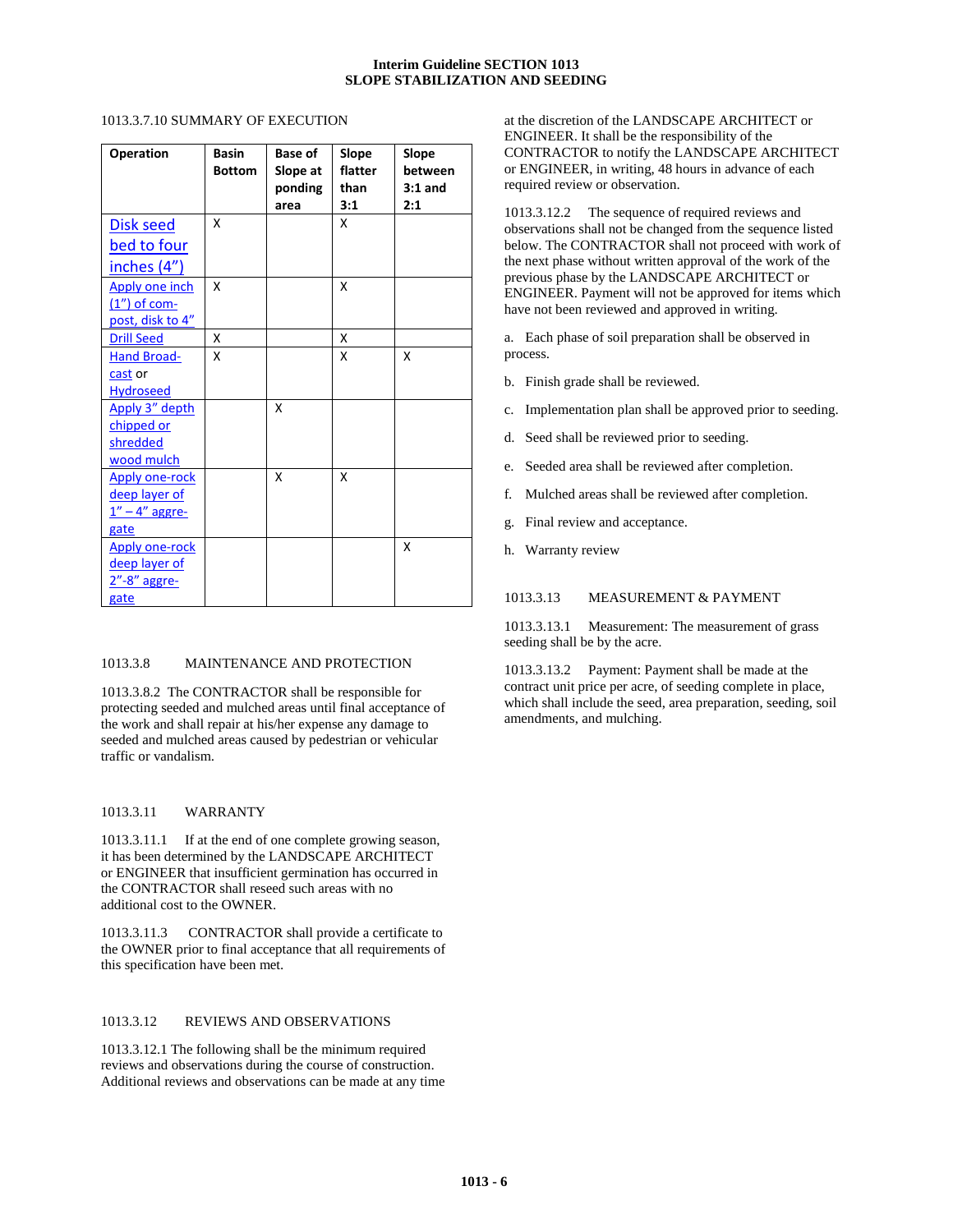

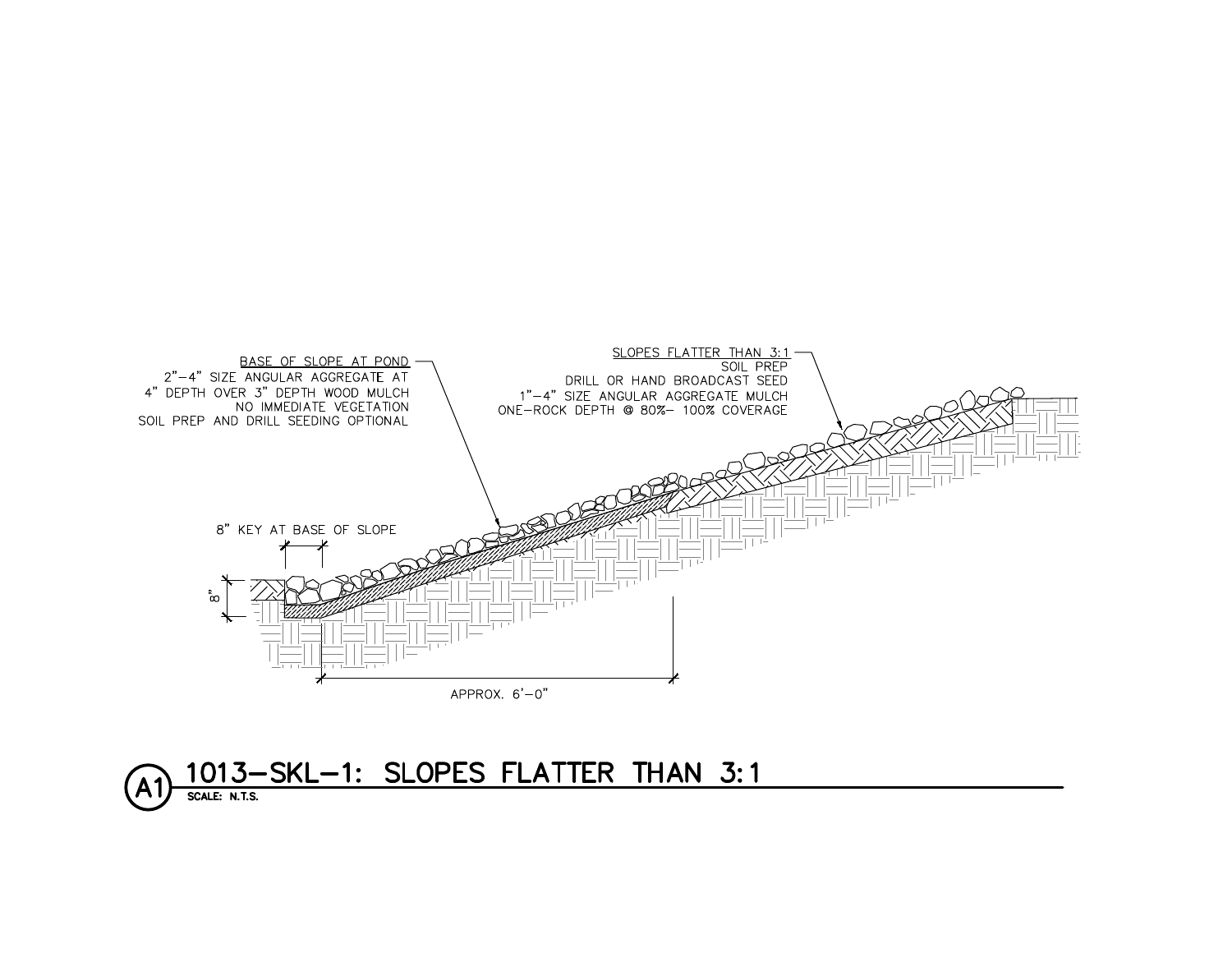

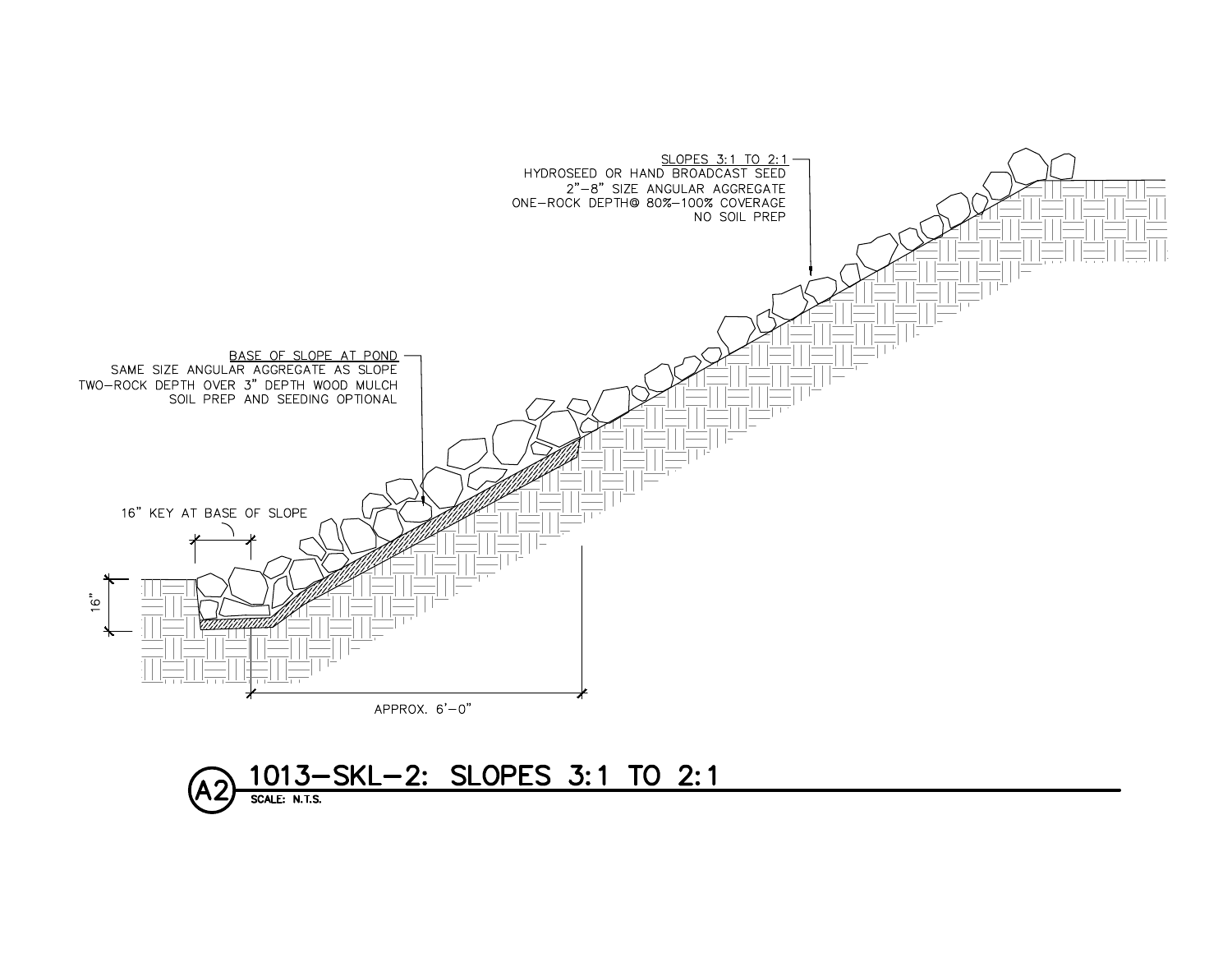